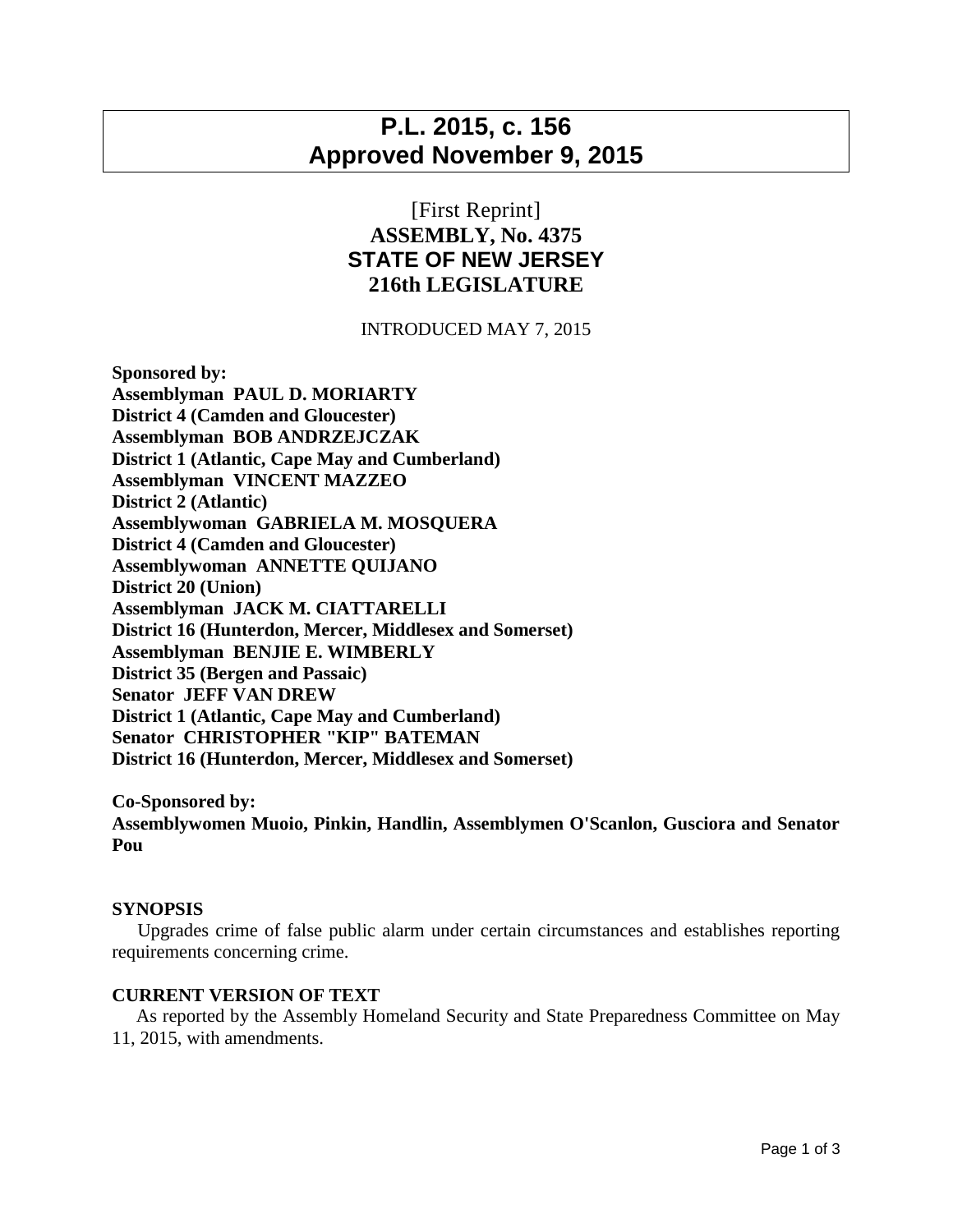**AN ACT** concerning false public alarms and amending N.J.S.2C:33-3.

## **BE IT ENACTED** *by the Senate and General Assembly of the State of New Jersey:*

1. N.J.S.2C:33-3 is amended to read as follows:

 2C:33-3. False Public Alarms. a. (1) (a) Except as otherwise provided in **[**subsection b. or c. of**]** this section, a person is guilty of a crime of the third degree if he initiates or circulates a report or warning of an impending fire, explosion, **[**bombing,**]** crime, catastrophe **<sup>1</sup> [**or**]** , **1** emergency <sup>1</sup>, or any other incident<sup>1</sup> knowing that the report or warning is false or baseless and that it is likely to cause evacuation of a building, place of assembly, or facility of public transport, or to cause public inconvenience or alarm.

 (b) A person is guilty of a crime of the second degree if the false alarm involves a report or warning of an impending bombing, hostage situation, **<sup>1</sup> [**or**] <sup>1</sup>**person armed with a deadly weapon as defined by subsection c. of N.J.S.2C:11-1<sup>1</sup>, or any other incident that elicits an immediate or heightened response by law enforcement or emergency services **<sup>1</sup>** .

 (c) A person is guilty of a crime of the second degree if the false alarm involves a report or warning about any critical infrastructure located in this State. For purposes of this subparagraph, "critical infrastructure" means any building, place of assembly, or facility that is indispensably necessary for national security, economic stability, or public safety.

 (2) A person is guilty of a crime of the third degree if he knowingly causes **[**such**]** the false alarm to be transmitted to or within any organization, official or volunteer, for dealing with emergencies involving danger to life or property.

 b. A person is guilty of a crime of the second degree if in addition to the report or warning initiated, circulated or transmitted under subsection a. of this section, he places or causes to be placed any false or facsimile bomb in a building, place of assembly, or facility of public transport or in a place likely to cause public inconvenience or alarm. A violation of this subsection is a crime of the first degree if it occurs during a declared period of national, State or county emergency.

 c. A person is guilty of a crime of the second degree if a violation of subsection a. of this section in fact results in serious bodily injury to another person or occurs during a declared period of national, State or county emergency. A person is guilty of a crime of the first degree if a violation of subsection a. of this section in fact results in death.

 d. For the purposes of this section, "in fact" means that strict liability is imposed. It shall not be a defense that the death or serious bodily injury was not a foreseeable consequence of the person's acts or that the death or serious bodily injury was caused by the actions of another person or by circumstances beyond the control of the actor. The actor shall be strictly liable upon proof that the crime occurred during a declared period of national, State or county emergency. It shall not be a defense that the actor did not know that there was a declared period of emergency at the time the crime occurred.

 e. A person is guilty of a crime of the fourth degree if the person knowingly places a call to a 9-1-1 emergency telephone system without purpose of reporting the need for 9-1-1 service.

 All local and county law enforcement authorities shall submit an annual report, on a form prescribed by the Attorney General, to the Uniform Crime Reporting Unit, within the Division of State Police in the Department of Law and Public Safety, or to another designated recipient determined by the Attorney General, containing the number and nature of offenses under this section committed within their respective jurisdictions and the disposition of these offenses. Every two years, the Uniform Crime Reporting Unit or other designated recipient of the annual reports shall forward a summary of all reports received during the preceding two